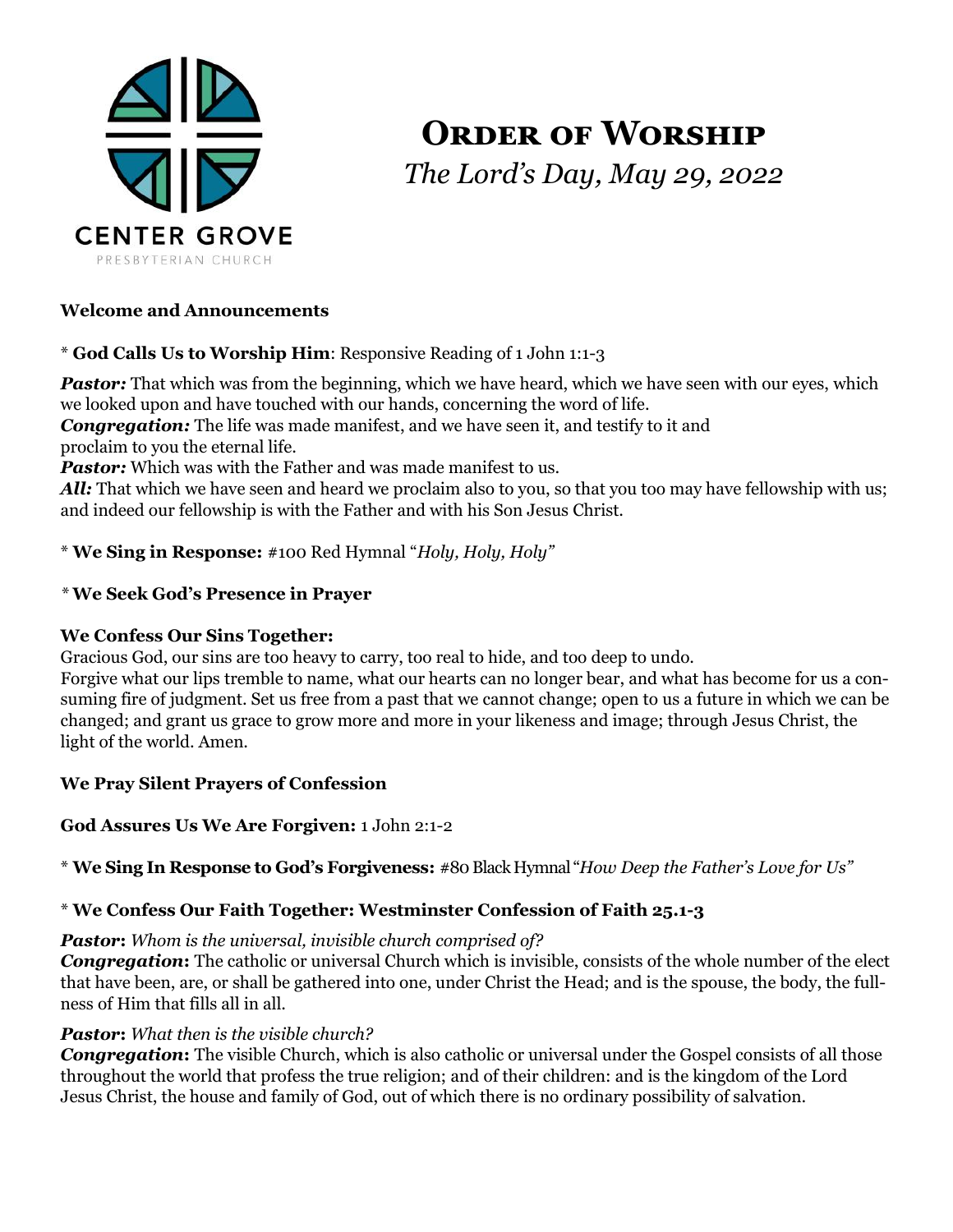## *Pastor: What is the Lord's purpose then for his church?*

**Congregation:** Unto this catholic visible Church Christ hath given the ministry, oracles, and ordinances of God, for the gathering and perfecting of the saints, in this life, to the end of the world: and doth by His own presence and Spirit, according to His promise, make them effectual thereunto.

**Introduction of New Members:** Mark and Carla Johnson, Joe and Donna Krieger, & Lori Louderback

**We Read From God's Word:** 1 John 4:1-12

## **We Pray For The Congregation and Community**

**We Memorize God's Word**: Colossians 1:28-29

Him we proclaim, warning everyone and teaching everyone with all wisdom, that we may present everyone mature in Christ. For this I toil, struggling with all his energy that he powerfully works within me.

### **We Present Our Tithes & Offerings In Worship**

**We Worship Through the Music of Offertory** 

\* **We Sing the Doxology:** #731 Red Hymnal *"Doxology"*

\* **We Give Thanks to the Lord**

\* **We Sing In Preparation for the Word:** #94 Red Hymnal *"How Firm a Foundation"*

**Pastor Reads the Sermon Text:** Matthew 7:15-20

**Pastor Preaches God's Word:** "*False Teachers and their Fruit"* 

*-* Pastor Wes James

**We Celebrate the Lord's Supper** 

\* **We Sing In Response to the Word:** #177 Black Hymnal "*In Christ Alone*"

\* **The Lord Sends Us Out (Benediction)**